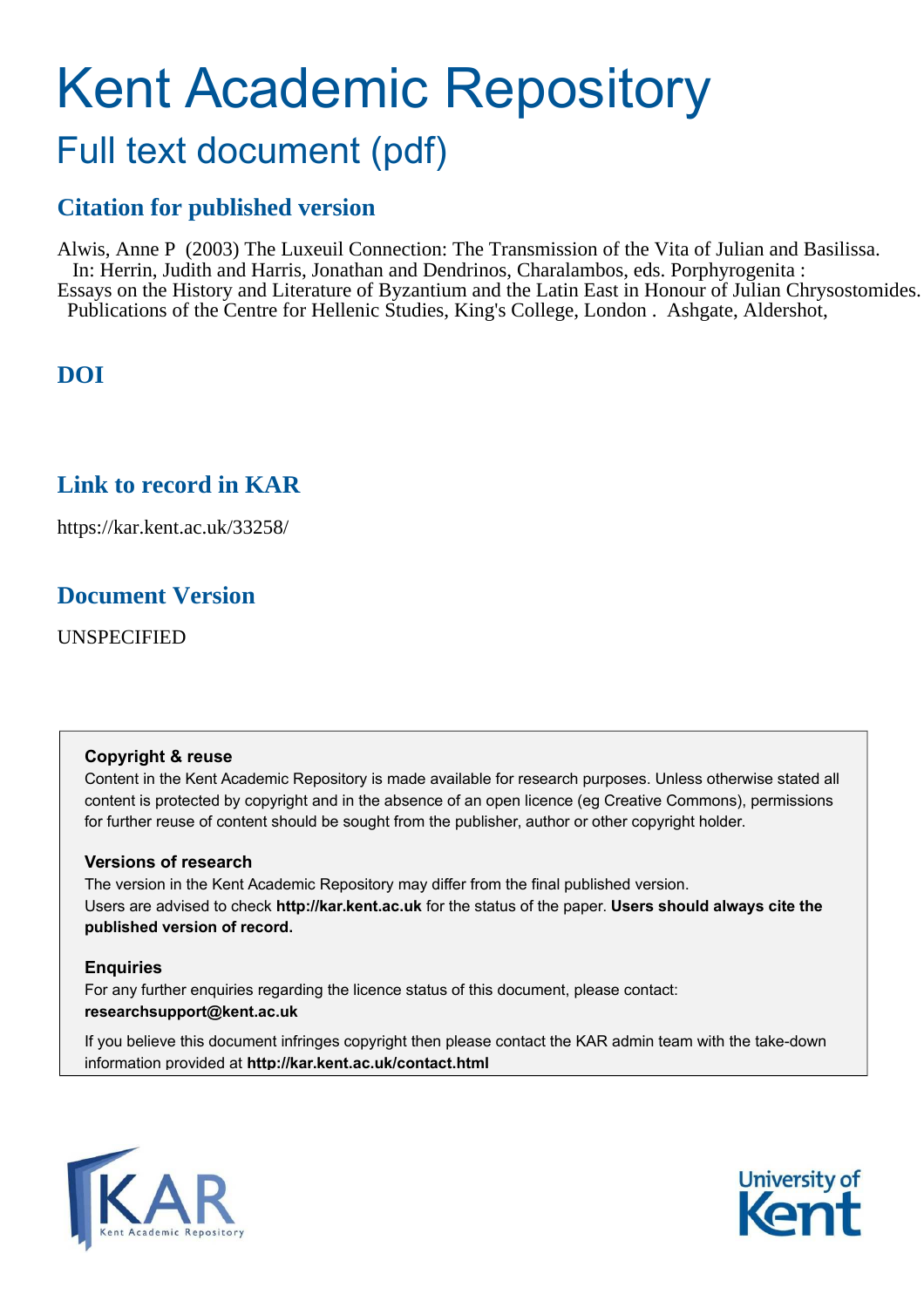# PORPHYROGENITA

Essays on the History and Literature of Byzantium and the Latin East in Honour of **JULIAN CHRYSOSTOMIDES** 



edited by

CHARALAMBOS DENDRINOS . JONATHAN HARRIS EIRENE HARVALIA-CROOK . JUDITH HERRIN

## ASHGATE

Ashgate Publishing Limited, Gower House, Croft Road, Aldershot, Hampshire, GU11 3HR, England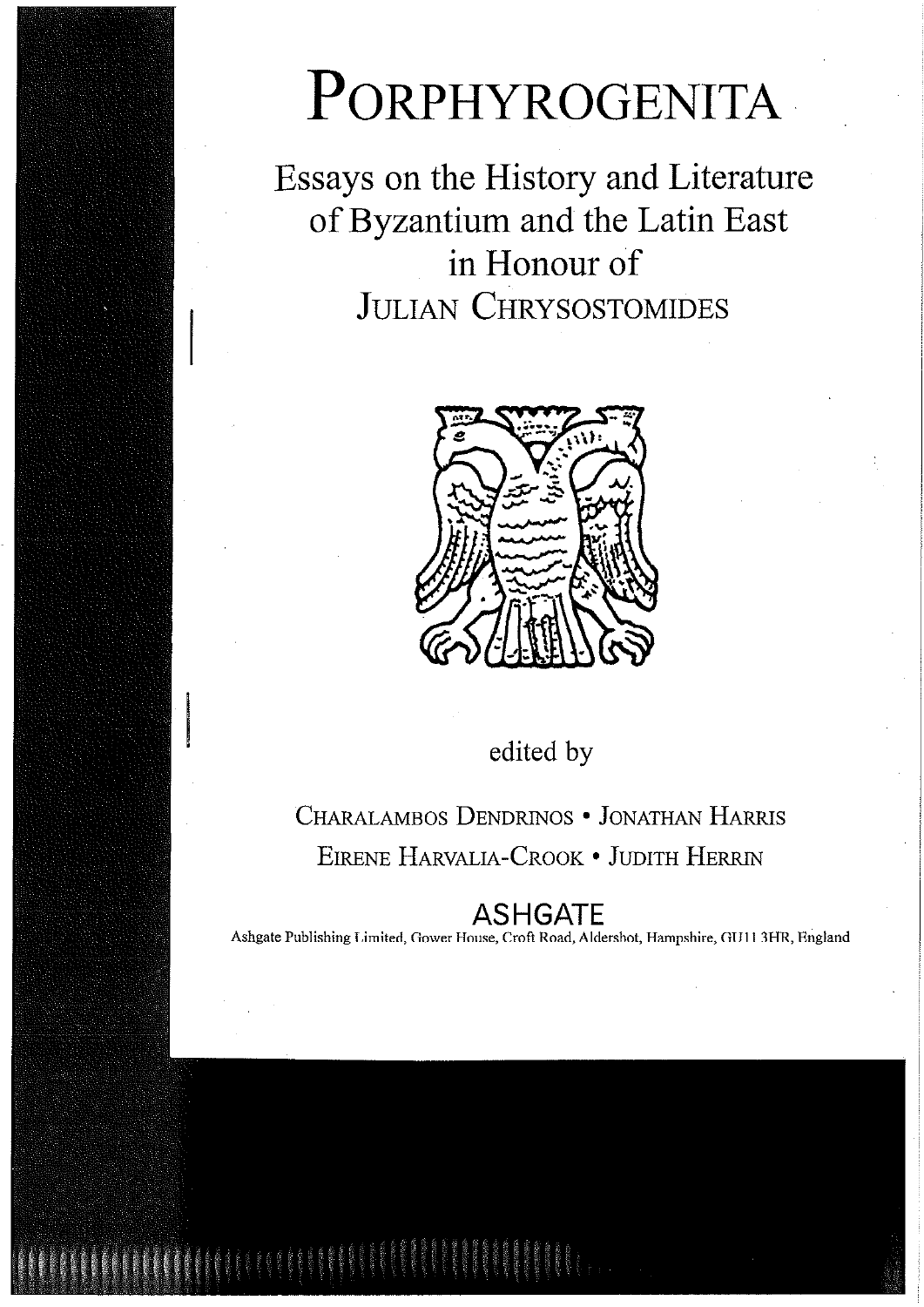#### 10. The Luxeuil Connection: The Transmission of the Vita of Julian and Basilissa (BHG 970)

The transmission of Byzantine texts in the Mediaeval West is an interesting and often very rewarding field of research, especially with regard to hagiographical texts. The Vita and Passio of Julian and Basilissa of Antinoopolis is one such text, relating the tale of a Christian couple who attained sanctity in a celibate marriage. The Greek text was edited by F. Halkin based on three manuscripts dated to the tenth century.<sup>1</sup> The principal manuscript, Vat. gr. 1667,<sup>2</sup> was collated in the first part of the edition, comprising the Vita of the saintly couple, with Athos, Vatopedi 84,3 and in the second part, comprising the Passio of Julian and his companions, with Athos, Dionysion 143.<sup>4</sup> It appears that no earlier manuscripts of the Greek text survive.

However, an early Latin translation of the Vita and Passio is contained in Par. lat. 9724, the lectionary discovered by J. Mabillon in the Monastery of Luxeuil in France.<sup>5</sup> Luxeuil was the home of Columbanus' first community in Burgundy, established in the 590s.<sup>6</sup> Under the firm guidance of the Irish monk, the Monastery, with its famous scriptorium, had an enormous impact on Merovingian monasticism, placing emphasis on asceticism and austerity.<sup>7</sup> Based on palaeographical evidence, E.A. Lowe demonstrated that the lectionary was written at Luxeuil in the late seventh. or early eighth century.<sup>8</sup> The lectionary is the earliest witness of the nineteen

<sup>1</sup> 'La Passion ancienne des saints Julien et Basilisse: BHG 970-971', AB 98 (1980), pp. 241-96. <sup>2</sup> A. EHRHARD, Überlieferung und Bestand der hagiographischen und homiletischen Literatur der griechischen Kirche von den Anfangen bis zum Ende des 16. Jahrhunderts, 3 vols. Texte und Untersuchungen zur Geschichte der altchristlichen Literatur, 50-52 (Leipzig-Berlin, 1937-1952), I, pp. 641-45; C. GIANNELLI, Codices Vaticani Graeci, Codices 1485-1683 (Vatican City, 1950), pp. 410-15.

EHRHARD, Überlieferung, I, pp. 358-62.

<sup>4</sup> S.P. LAMPROS, Catalogue of the Greek Manuscripts on Mt Athos, 2 vols. (Cambridge, 1895-1900), I, p. 343; EHRHARD, Überlieferung, III, pp. 450-53.

P. SALMON, Le Lectionnaire de Luxeuil, Collectanea Biblica Latina, 7 (Rome, 1944). <sup>6</sup> JONAS, Vita Columbani, 1, 14, ed. B. KRUSCH, MGH, SRM (Hannover-Leipzig, 1905), p. 4. For the confusion in sources over the date of Columbanus' arrival, see 1. WOOD, The Merovingian Kingdoms 450-751 (London-New York, 1994), pp. 195-96.

<sup>7</sup> For Luxeuil's impact see P. RICHE, 'Centers of Culture in Frankish Gaul between the Sixth and Ninth Centuries', in Instruction et vie religieuse dans le haut Moyen age (London, 1981), pp. 230-33; WOOD, Merovingian, pp. 191-97. For Luxeuil's importance as a scriptorium see D. GANZ, 'The Luxeuil Prophets and Merovingian Missionary Strategies', in Beinecke Studies in Early Manuscripts, The Yale University Library Gazette 66 (1991), 105-17; R. MCKITTERICK, 'The Scriptoria of Merovingian Gaul: a survey of the evidence', in Columbanus and Merovingian Monasticism, eds. H. CLARKE and M. BRENNAN (Oxford, 1981), pp. 177-82. For the extent of Columbanus' authority see FREDEGAR, IV. 36, trans. J.M. WALLACE-HADRILL, The Fourth Book of the Chronicle of Fredegar (London, 1960).

<sup>8</sup> E.A. LOWE, Corpus Latines Antiquores (Oxford, 1950), V, pp. 18-19; IDEM, 'The Script of Luxeuil: A title vindicated', RB 102 (1953), 132-42. Luxeuil's earliest extant manuscript, New York, Pierpoint Morgan M-334, has been dated to A.D. 669: LOWE, Corpus, XI (Oxford, 1966), no. 1659.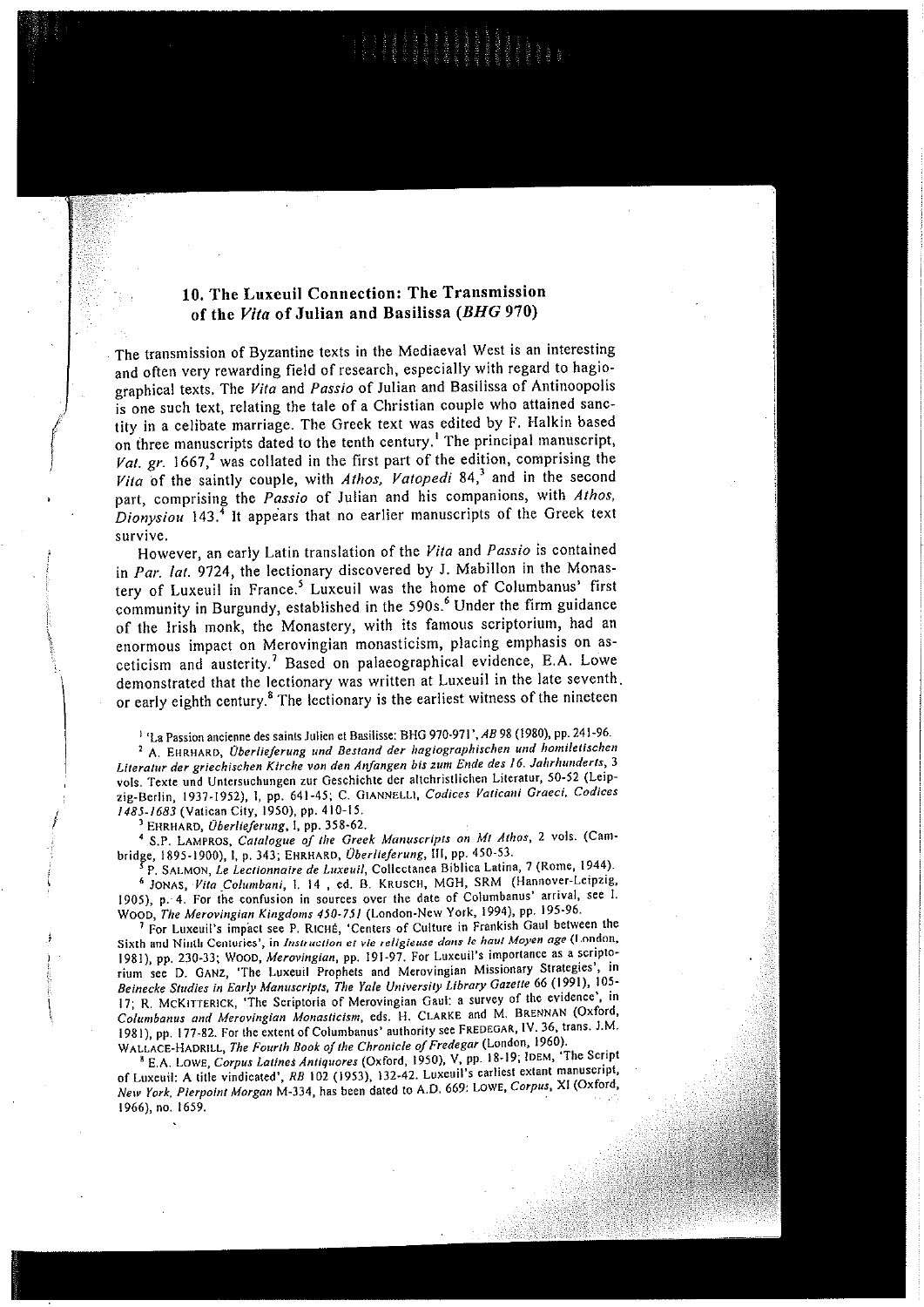extant Latin copies of the Vita, yet its text was not used in the Bollandists' edition,<sup>9</sup> nor mentioned by L. Traube in his Poetae Latini'aevi Carolini.<sup>10</sup> There is no doubt that the Luxeuil version of the Vita is of great significance for the transmission of the text. For, in contrast to the version edited in the Acta Sanctorum which contains a large number of variant readings with the Greek text, the Luxeuil version is an almost word-for-word translation of the Greek Vita. Moreover, the Luxeuil lectionary provides a terminus ante quem for the Greek Vita and evidence on its transmission in the West. It is, therefore, important to establish the context in which this Latin translation may have taken place.

In the Luxeuil lectionary the Vita of Julian and Basilissa is contained in the readings during Epiphany (ff. 33-72: 'vita et passio sancti ac beatissimi Iuliani martyris').<sup>11</sup> Scholars have been undecided as to why the Vita was included as the reading for the vigil of 5 January.<sup>12</sup> The date of Julian's martyrdom is commemorated in the Greek Synaxarion on 8 January<sup>13</sup> and 21 June,<sup>14</sup> Jerome's Martyrologium places Julian's feast-day also on 8 January, while the Martyrologium Romanum lists him under 9 January.<sup>15</sup> The confusion arises from the two dates given in the Passio. According to the text, Julian and his companions suffered martyrdom on 21 June ('έπαθον δε οί ενδοξότατοι μάρτυρες ... πρό δέκα καλανδών ιουλίων,' ed. HALKIN, § 63.10-12), which agrees with one of the dates in the Synaxarion. We are not given another date in the text until the final miracle of the Passio. Ten lepers are healed in the church of Julian, where his relics are buried 'έν ήμέρα του πάθους αύτου, τουτ' έστιν της Επιφανείας' (ed. cit., § 64.8-9). Thus, the date of Julian's Passio is considered to be on Epiphany, hence his inclusion for that particular day. Given that he is also commemorated on 8 and 9 January, then we might propose that Julian is venerated throughout the octave of Epiphany.

In addition, the Vita of Julian and Basilissa provides a framework for the New Testament readings for 6 January, John 2:1-12, which is the account of the Wedding at Cana. Two other Latin lectionaries of the period (seventh/eighth centuries) use the same passage for Epiphany: the Bobbio

<sup>9</sup> AASS, 9 January.

<sup>10</sup> MGH, III. 1 (Berlin, 1896), p. 91.

<sup>11</sup> SALMON, Lectionnaire de Luxeuil, p. 27.

<sup>12</sup> F. MASAI, 'Pour quelle église fut éxecuté le lectionnaire de Luxeuil?', Scriptorium 2 (1948), 41; SALMON, Lectionnaire de Luxeuil, pp. Ixxiv-Ixxv, xcv-xcviii.

Synaxarium Ecclesiae Constantinopolitanae, ed. H. DELEHAYE, Propylaeum ad Acta Sanctorum Novembris (Brussels, 1902), pp. 375-80: 'άθλησις του άγίου μάρτυρος Ίουλιανού και Βασιλίσσης και των συν αυτοίς τελειωθέντων.'

<sup>14</sup> Incorrectly adding that the martyrdom occured in Antioch, Synaxarium Ecclesiae Constantinopolitanae, pp. 759-62, esp. p. 75: 'ἄθλησις των άγίων μαρτύρων 'Ιουλιανών (sic) του έν Αίγύπτω και των μετ' αύτου τελειωθέντων.' Only Diocletian is listed as the persecuting emperor for this date. There is no mention of Maximianus.

<sup>15</sup> Martyrologium Romanum, eds. H. DELEHAYE et al., Propylaeum ad Acta Sanctorum Decembris (Brussels, 1940), p. 13.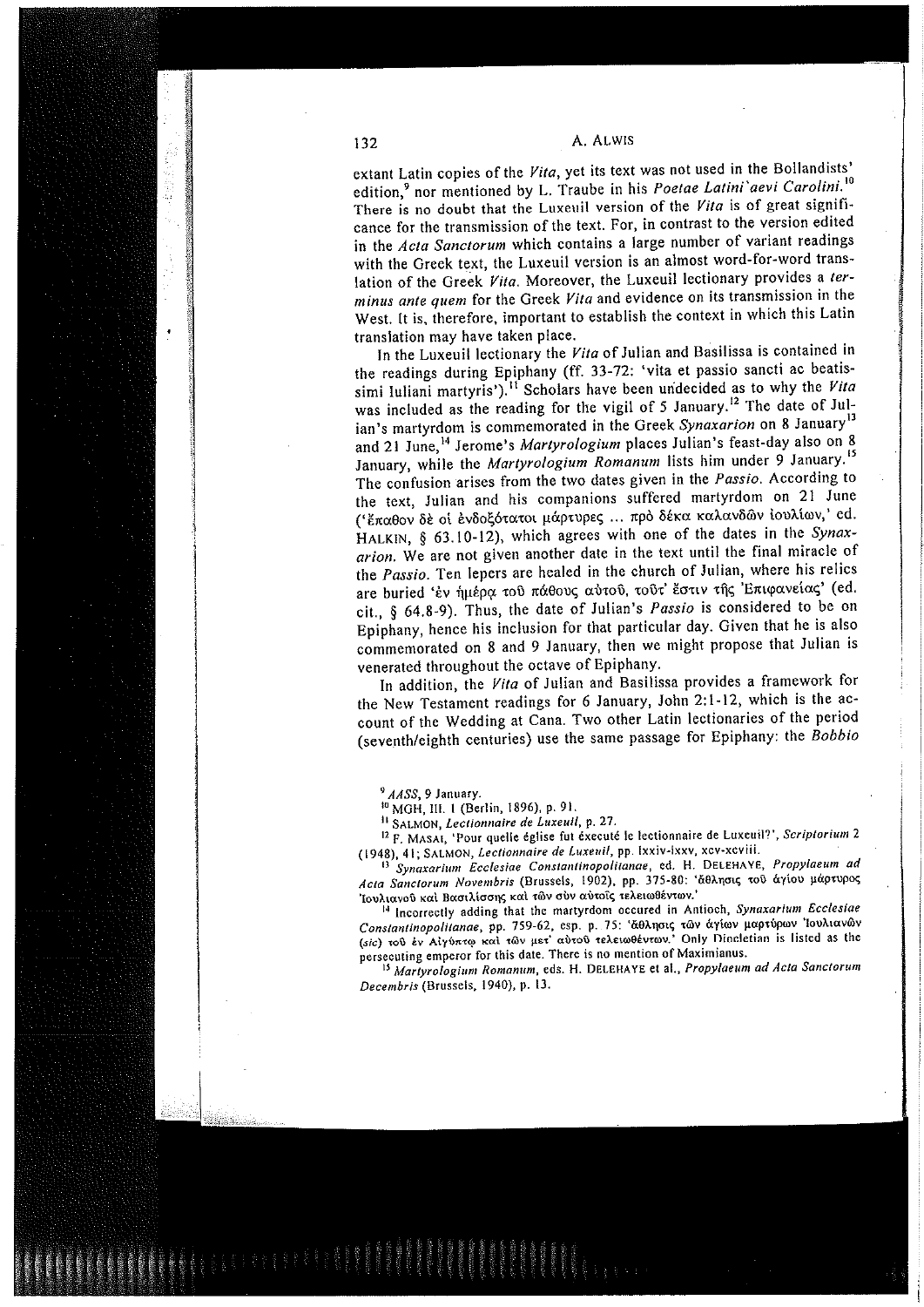#### The Luxeuil Connection

Missal (Par. lat. 13246) and the Wolfenbüttel Weissenbuch 76.<sup>16</sup> John's Gospel is a fairly standard text to use to illustrate Epiphany, since it describes the first of Jesus' seven miracles. Julian and Basilissa's story falls into two separate sections: the Vita of Julian and Basilissa (where she dies of 'natural' causes) and the Passio of Julian and his companions. The title of the Vita in the Luxeuil lectionary does not include Basilissa's name, yet the story of the couple's early life together is included. In this narrative the author describes Julian and Basilissa's decision to have a celibate marriage. Their commitment to a virginal union is celebrated by a vision of Christ Himself with Mary and tens of thousands of angels. The unqualified divine approval which meets the couple's decision allows this illustration of the true nature of marriage to accompany the account of the Wedding at Cana.

The prominent place of the text within the lectionary in palaeographical codicological terms is also significant. It is the only text in the codex to have a whole page devoted to its lavishly illustrated title (f. 32).<sup>17</sup> The letters of the heading sit beneath a colonnaded portico capped by three arches; below are three birds and five lines of capital letters coloured in yellow, red and green (this decoration is very similar to the illustration for the first missal of Easter in the Missale Gothicum).<sup>18</sup> As only Julian's name appears in the title, scholars have suggested that the lectionary was destined for a church or abbey dedicated to Julian.<sup>19</sup> But this Julian has been confused with Julian the Hospitaller as well as with Julien of Brioude and Julien le Pauvre. It seems, however, that there is a clue.

In 1648 workmen who entered a chapel of Morigny, near Étampes, to repair the main altar, discovered a lead casket placed in a small vault beneath the altar.<sup>20</sup> The casket was opened in the presence of the local authorities. Inside lay a piece of a skull, an arm bone in three pieces, a vertebrate bone and some powdered bone. In addition, the casket contained a plaque with the following engraved inscription on the obverse: 'Hic iacet caput S. Juliani martiris, quod Severinus attulit de Antiochia civitate, temporibus Brunegildis Reginae'. On the reverse it read: 'De ossibus S. Christophori. Brachium S. Gamalielis'.

According to this inscription, a certain Severinus (probably a bishop) brought Julian's relics from Antioch to Gaul. No date is mentioned. The

<sup>19</sup> According to MASAI, 'Pour quelle église', p. 41, and G. MORIN, 'Le Lectionnaire de Péglise de Paris au VIII<sup>e</sup> siècle', RB 10 (1893), pp. 438-41, it was destined for Paris;<br>SALMON, Lectionnaire de Luxeuil, for Langres; and C. CHARLIER, 'Note sur les origines de Pécriture dite de Luxeuil', RB 63 (1948), 149-57, for Clermont.

<sup>20</sup> MASAI, 'Pour quelle église', p. 44; P. GUÉRIN, Les Petits Bollandists: Vies des saints de l'ancien et du Nouveau Testament du martyrs, des pères, des auteurs sacrés et ecclésiastiques des vénérables et autres personnes mortes en odeur de sainteté (Paris, 1872-74), see under 9 January.

<sup>&</sup>lt;sup>16</sup> SALMON, Lectionnaire de Luxeuil, p. cvi.

<sup>&</sup>lt;sup>17</sup> MASAI, 'Pour quelle église', p. 41; SALMON, Lectionnaire de Luxeuil, p. xxviii.

<sup>&</sup>lt;sup>18</sup> Both designs show an Irish influence: SALMON, *Lectionnaire de Luxeuil*, p. xxxviii.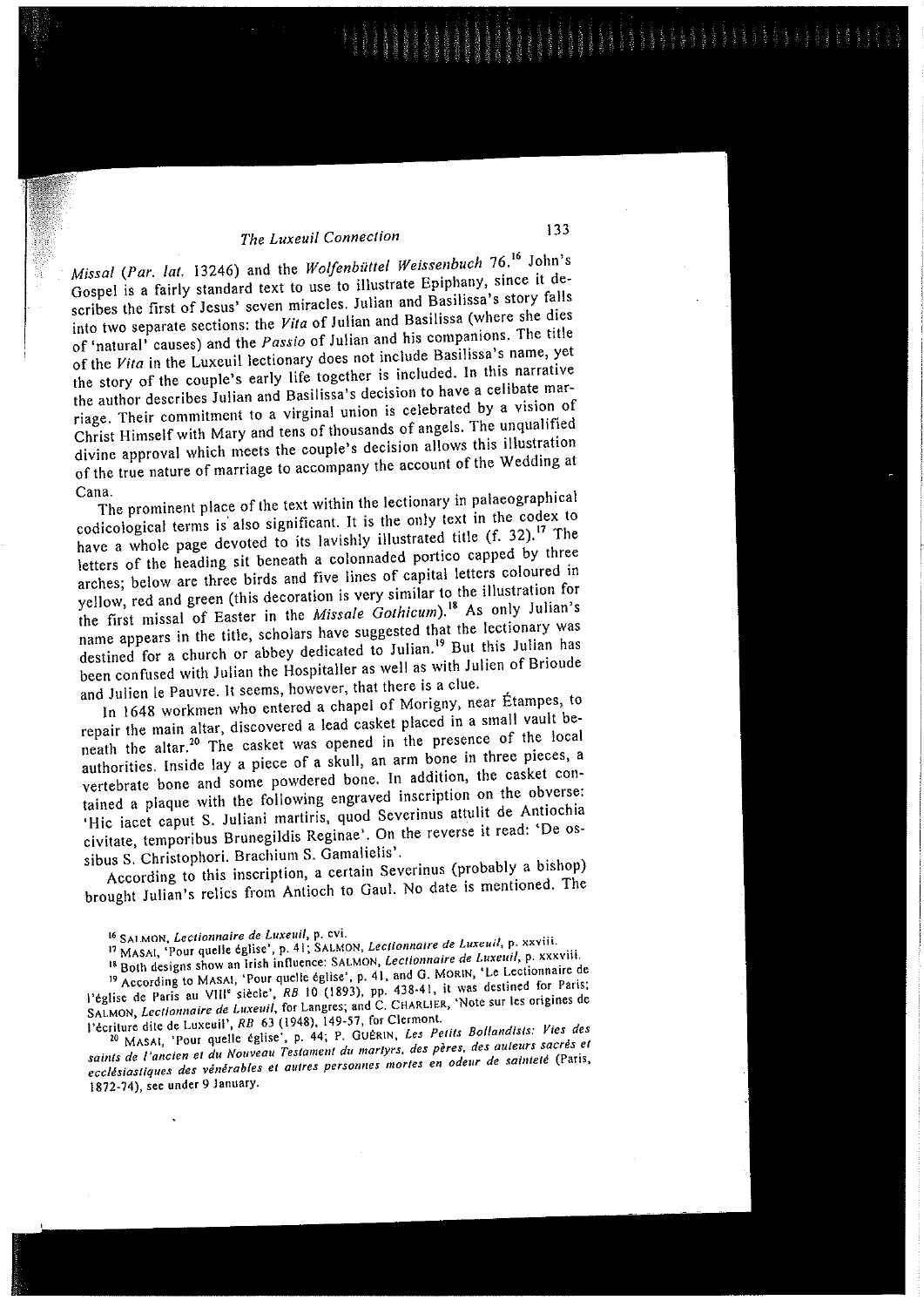confusion over Antioch and Antinoopolis as Julian's place of origin was noted in the *Acta Sanctorum* edition.<sup>21</sup> Gregory of Tours (c.540-594) also thought that Julian was from Antioch.<sup>22</sup> The Greek *Vita* and *Passio*, ever, states clearly that he lived and died in Antinoopolis. According to the Greek text, following his martyrdom on 21 June, Julian's relics were buried under the altar of the 'great church'.<sup>23</sup> There is no mention of such a church in the papyri of Antinoopolis. Moreover, the burial could hardly have taken place immediately after Julian's martyrdom, given that it was a time of persecution. A possible explanation for the double commemoration of his feast-day therefore may be that after Julian was martyred on 21 June in Antinoopolis, his relics were transferred from there to Antioch where they were finally buried during Epiphany.<sup>24</sup> This hypothesis is corroborated by the inscription found with the relics, which states that they were brought to Gaul from Antioch.

Most importantly, the inscription provides evidence as to the date of their transportation, namely during the reign of Queen Brunhild. She was a Visigothic princess who married King Sigibert of France in the late 560s and was executed in 613 following a very active political career.<sup>25</sup> The discovery of the inscription in the church of Morigny suggests that Brunhild donated the relics to the foundation she is said to have established.<sup>26</sup> The Chronicle of Morigny (1095-1152) relates that in its earliest vears a church of St Julian was given to Morigny:

ecclesiam Sancti Juliani, ubi antea fuerat abbatia sanctimonialum, dedit nobis Emmauricus, Stanpensis oppidanus, vir egregius, filius suis et uxore concedentibus; quam multi monachi, etiam data multa pecunia, voluerunt nobis subripere, sed, gracia Dei, non potuerunt prevalere.<sup>27</sup>

This church was 'prope turrim Brunchildis sitam.<sup>28</sup> Emmauricus remains unknown, and though Brunhild is not specifically associated with the relics, Julian's church is indeed part of her foundation at Morigny and situated near her tower. Brunhild is also said to have donated part of Julian's skull

<sup>21</sup> AASS, 1 January, p. 571.

<sup>22</sup> GREGORY OF TOURS, The History of the Franks, trans. L. THORPE (London, 1974), IV, p. 40: 'the two great cities of Antioch in Egypt and Apamea in Syria were captured by the Persians and their people were led into slavery (AD 572/3). It was then at that time that the Church of Saint Julian, the martyr of Antioch, was burnt down.'

'τά άγια λείψανα ... έθαψαν έν τη μεγάλη έκκλησία ύπό τό θυσιαστήριον', ed. HALKIN, § 63.12-14.

<sup>24</sup> I am very grateful to Charlotte Roueché for this suggestion.

<sup>25</sup> WOOD, Merovingian, pp. 126-36; J. NELSON, 'Queens as Jezebels: Brunhild and Balthild in Merovingian History', repr. in EADEM, Politics and Ritual in Early Medieval Europe (London-Ronceverte, 1986).

DOM B. FLEUREAU, Les Antiquités de la ville et du duché d'Estampes (Paris, 1683), ch. ix-x, states explicitly that Brunhild established 'une petite abbaye de Religieuses' nearby which included a chapel of St Julian's.

L. MIROT, La Chronique de Morigny (1095-1152) (Paris, 1909), I. 3, p. 12.

<sup>28</sup> MIROT, Chronique de Morigny, I. 3, p. 12; FLEUREAU, Antiquités de la ville, ch. ix.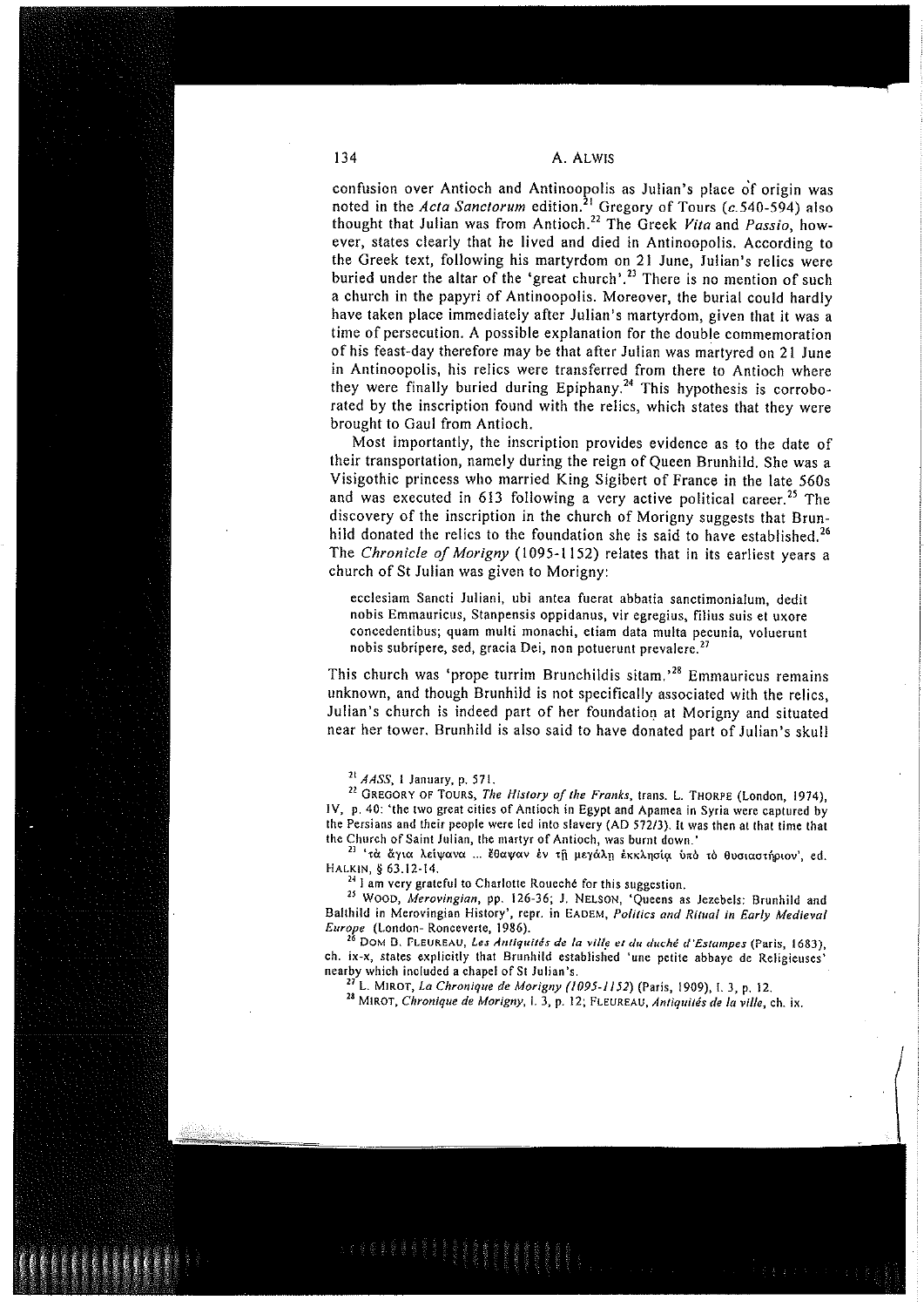#### The Luxeuil Connection

to a church of the 'chanoinesses régulières' of St Basilissa in Paris.<sup>29</sup> This shows awareness of the close association between the two saints.

Thus, the prominence given to the Vita in the Luxeuil lectionary indicates that the book was intended for a church or abbey dedicated to Julian. The discovery of the relics in Morigny suggests two things. First, that Julian's church in Morigny was the likely destination of the lectionary.<sup>30</sup> Secondly they provide strong evidence for locating the relics of Julian in a certain area of Merovingian Gaul at a certain time, namely Brunhild's reign. Perhaps one further step can be made, to link the relics to the Latin translation of the Vita.

The Luxeuil lectionary is also an important witness for the study of the transmission of the Vulgate, as it contains several lessons from the Old and New Testaments. Interestingly, a collation of families and groups of manuscripts containing the Vulgate<sup>31</sup> with the Luxeuil texts shows a very close relationship between Luxeuil and a group of Spanish manuscripts.<sup>32</sup> According to P. Salmon, the 'biblical text of the Old Testament used by the Luxeuil lectionary is of the Vulgate, apparently of the group of Spanish manuscripts and of a remarkable quality.<sup>33</sup> If the text of Isaiah is used as a control, for example, then from twenty readings of 'temoins rares', Luxeuil is found to be similar to the Spanish group no less than ten times.<sup>34</sup> The same results appear with the New Testament readings. When a study of the text of the Acts is undertaken, yet again the Spanish group is seen as closest to Luxeuil.<sup>35</sup>

The Spanish provenance of the lectionary could be associated with Brunhild. According to Gregory of Tours,<sup>36</sup> the Visigothic Queen maintained contacts between Gaul and Spain.<sup>37</sup> Whether the cult of Julian arrived

<sup>29</sup> GUÉRIN, Petits Bollandists, 9 January. Also R.P. PIOLIN, Supplément aux 'Vies des saints' et spécialement aux 'Petits Bollandists': d'après les documents hagiographiques les plus authentiques et les plus récents (Paris, 1885-1903), 9 January. The church is not mentioned in the extensive list produced by D. BEAUNIER, La France monastique: recueil historique des archevêchés, évêches, abbayes et prieurés de France, l: Province ecclésiastique de Paris (Paris, 1905).

MASAI, 'Pour quelle église', pp. 43-46, also linked the relics with the Vita in the lectionary.

31 Jerome's edition: Biblia Sacra iuxta latinam Vulgatum Versionem ad codicum fidem iussu Pii PP. XI, ed. A. GASQUET (Rome, 1926-).

SALMON, Lectionnaire de Luxeuil, p. Ivi.

33 SALMON, Lectionnaire de Luxeuil, p. lxi.

<sup>34</sup> SALMON, Lectionnaire de Luxeuil, p. Ivii.

<sup>35</sup> SALMON, Lectionnaire de Luxeuil, pp. lxvii ff.

<sup>36</sup> GREGORY OF TOURS, The History of the Franks, v.1, states that a representative of Brunhild was sent 'on a mission to Spain to attend to the affairs of Queen Brunhild'; ix.28: 'Queen Brunhild had a great salver of incredible size made out of gold and precious gems. This she dispatched to the king in Spain, together with a pair of wooden dishes, commonly called basins, which were decorated with gold and jewels. She entrusted the commision to Ebregisel, for he had often been sent on missions to Spain' [my italics].

<sup>37</sup> J. HERRIN, The Formation of Christendom, (Oxford, 1987), pp. 232-49, esp. p. 246, has noted the 'importance of Spain in the transmission of eastern material to Ireland and thence to Northumbria eventually to become an established feature in the English church.'